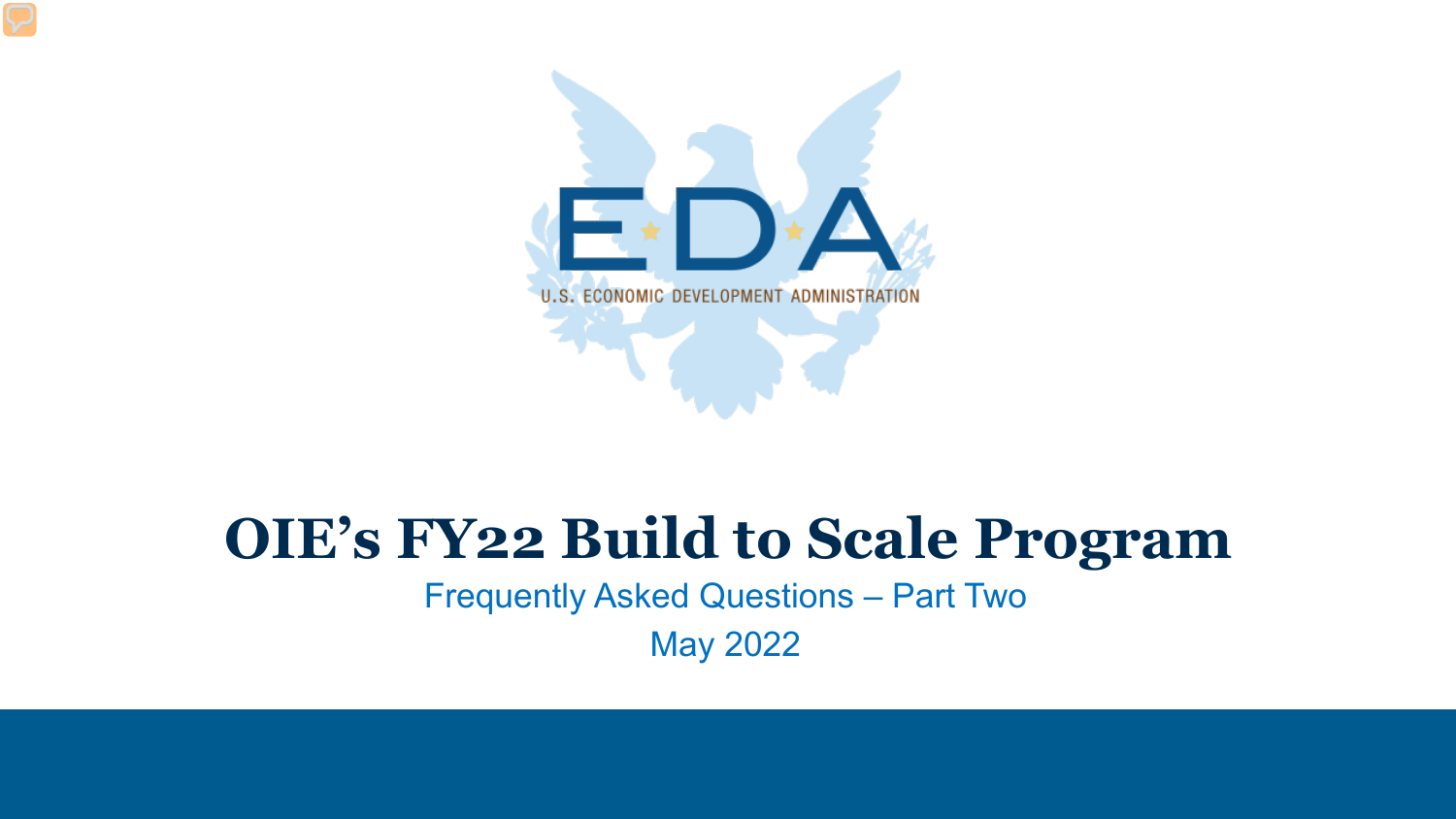# **Topics To Be Covered**

- **Funding and Budget**
- **Application and Review Process**
- **Award Notification**
- FAQ Updates and Additional Resources

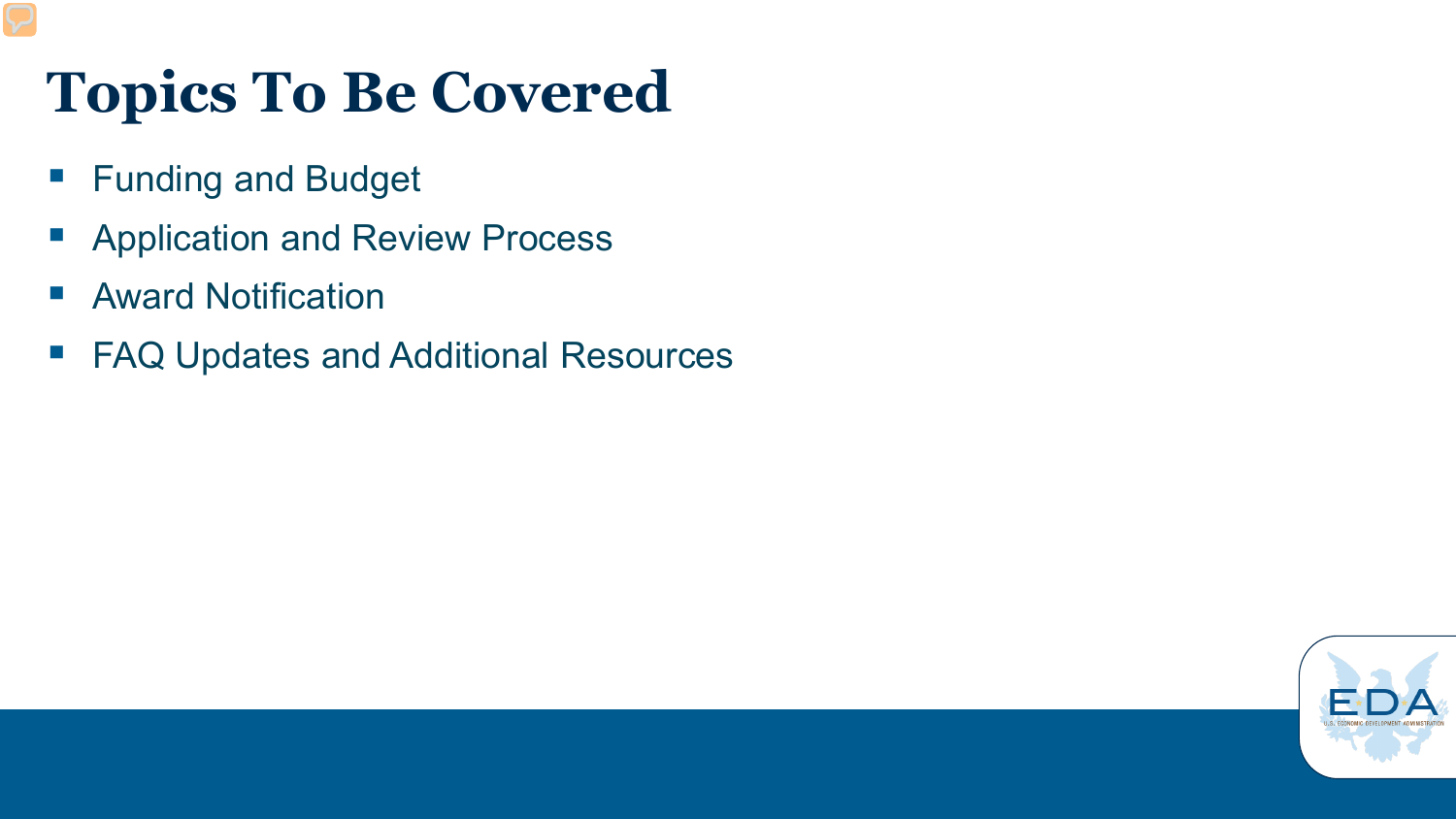## **Are grant amounts allotted by year or for the entire project period?**

 The maximum federal grant amounts under Build to Scale awards are as follows: up to \$2,000,000 for Venture Challenge at the Scale level, up to \$750,000 for Venture Challenge at the Build level, up to \$750,000 for Capital Challenge at the Deploy level, and up to \$300,000 for the Capital Challenge at the Form level.

#### **These funding levels are based on the entire project period, not per year**

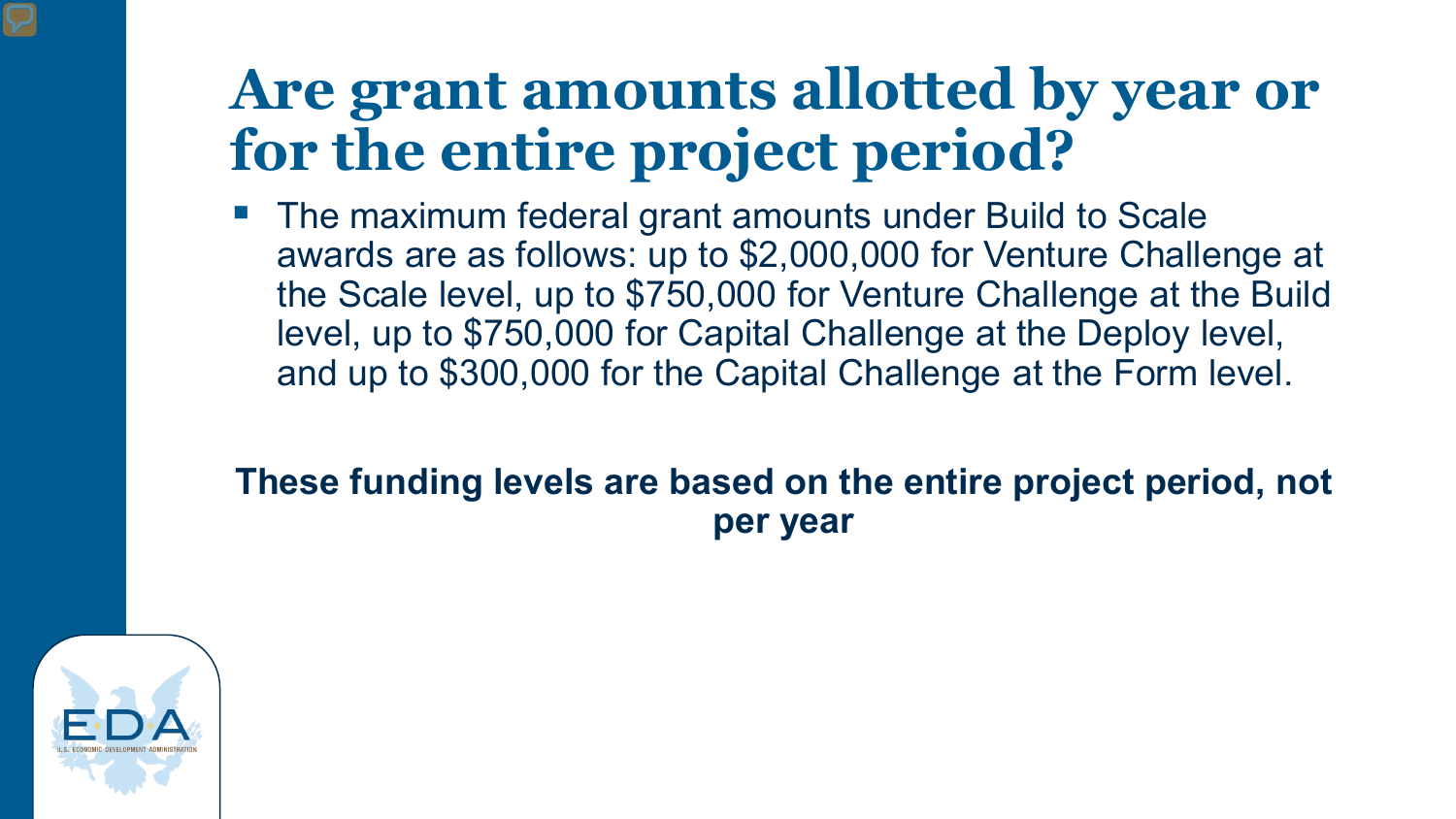#### **The SF-424A seems to contain similar information to the budget narrative – do both need to be submitted?**

■ Yes, these are separate and distinct documents. The SF-424A identifies the totals per budget line item, but the narrative identifies and justifies how the funds in each line item will support the proposed project.

#### **Note that the amounts on these documents should match**

For more information on the Standard Forms required and the Budget Narrative, visit the applicant resources section on our website:

<https://eda.gov/oie/resources/>

For the Build to Scale Budget Narrative template, visit

<https://eda.gov/oie/buildtoscale>

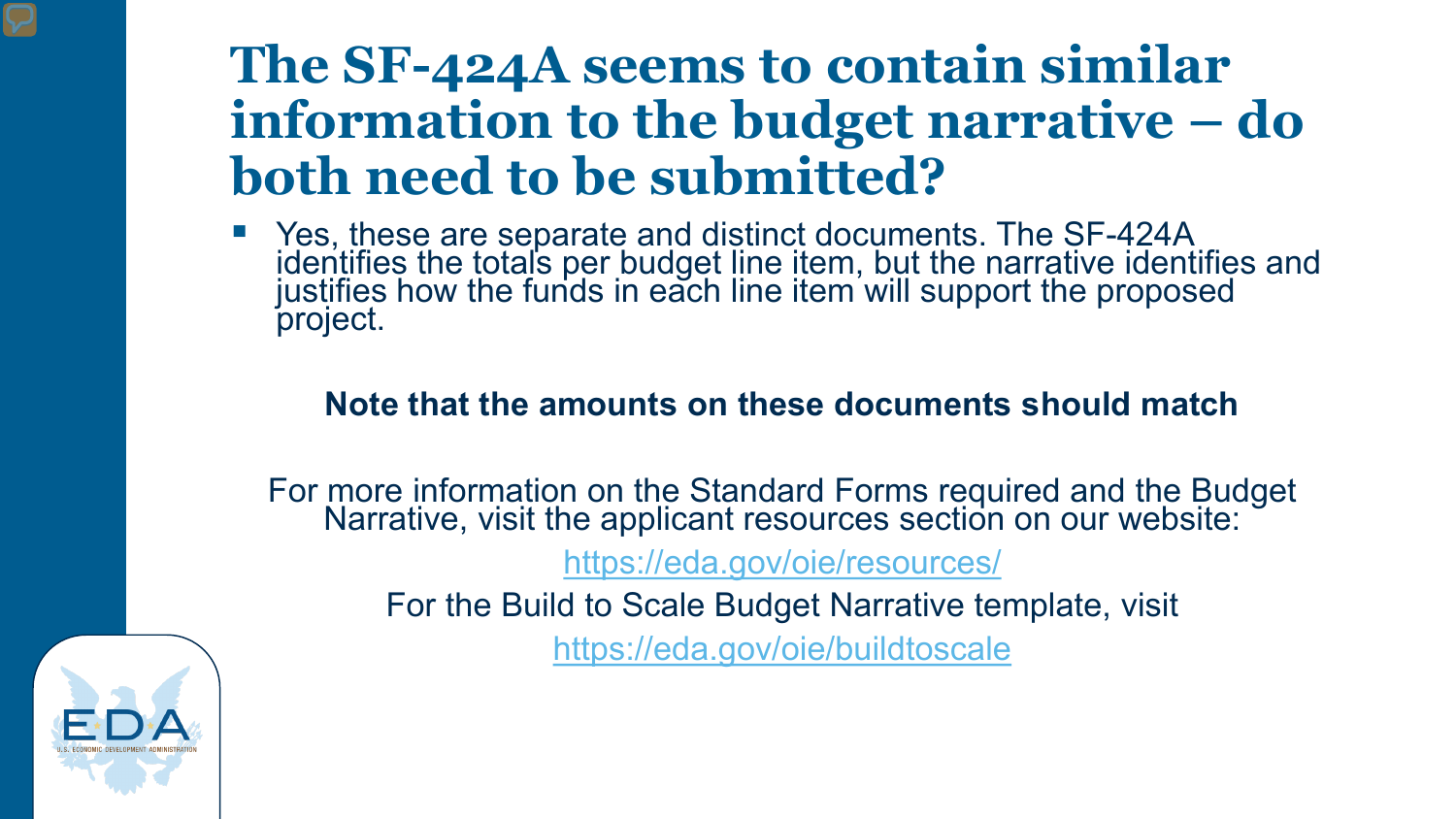### **How do you determine allowable expenses that can be charged to the award?**

- Allowable costs are subject to 2 [CFR 200, subpart E.](https://www.ecfr.gov/current/title-2/subtitle-A/chapter-II/part-200/subpart-E/subject-group-ECFRed1f39f9b3d4e72/section-200.465)
- **Some additional costs are NOT allowable and include:**

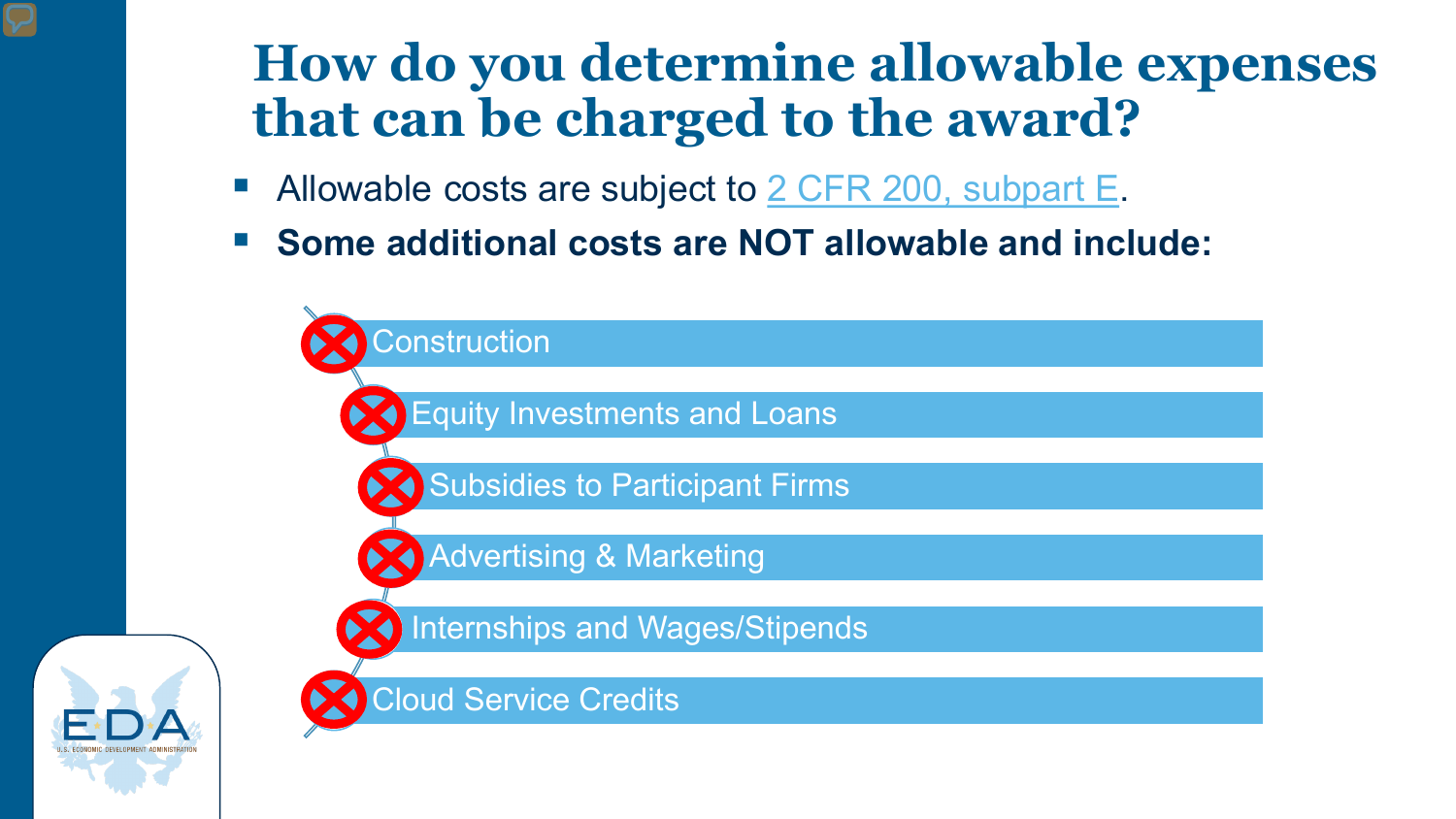# **What is the minimum matching share required?**

- **Applicants must provide a minimum of 1:1 (i.e. 50% of total** project budget) in matching share under both challenges.
- Matching funds can be cash, in-kind, or a combination

#### **May funds from other federal financial assistance awards serve as matching funds for this program?**

- Funds from other federal awards may serve as matching share only if authorized by statute
- Identify the authorizing statute in the matching funds commitment letter with your application

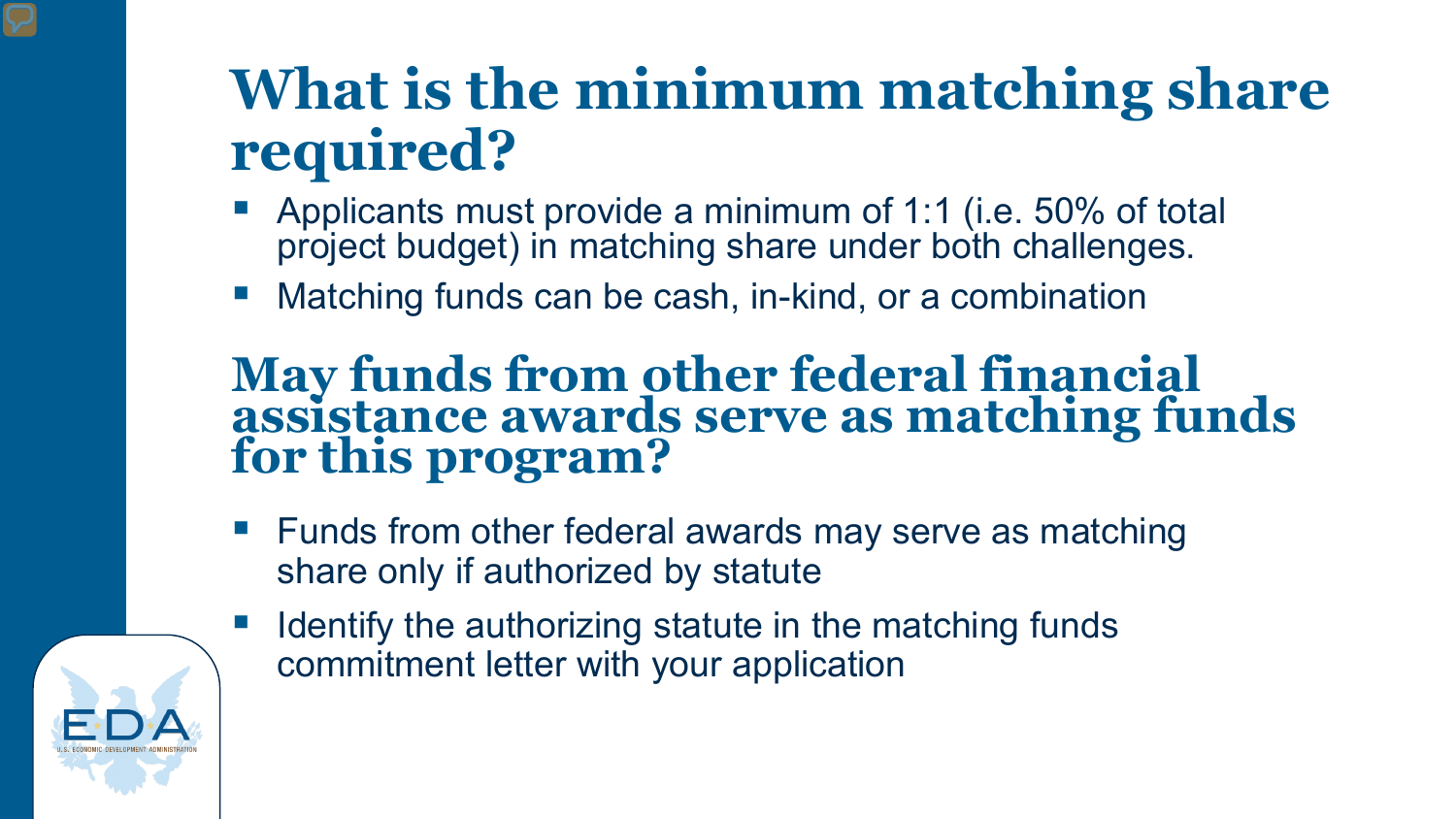# **What can be considered in-kind contributions?**

 In-kind contributions are non-cash contributions directly related to the proposed project, and typically include items such as space, equipment, or services. **Itemized valuations for all in-kind contributions must be included in the Budget Narrative and on the matching share commitment letter.**

## **Are there standardized guidelines for the valuation of in-kind contributions?**

 In-kind matching share must be valued pursuant to the provisions of the Uniform Guidance, including 2 CFR §§ 200.306 and 200.434.

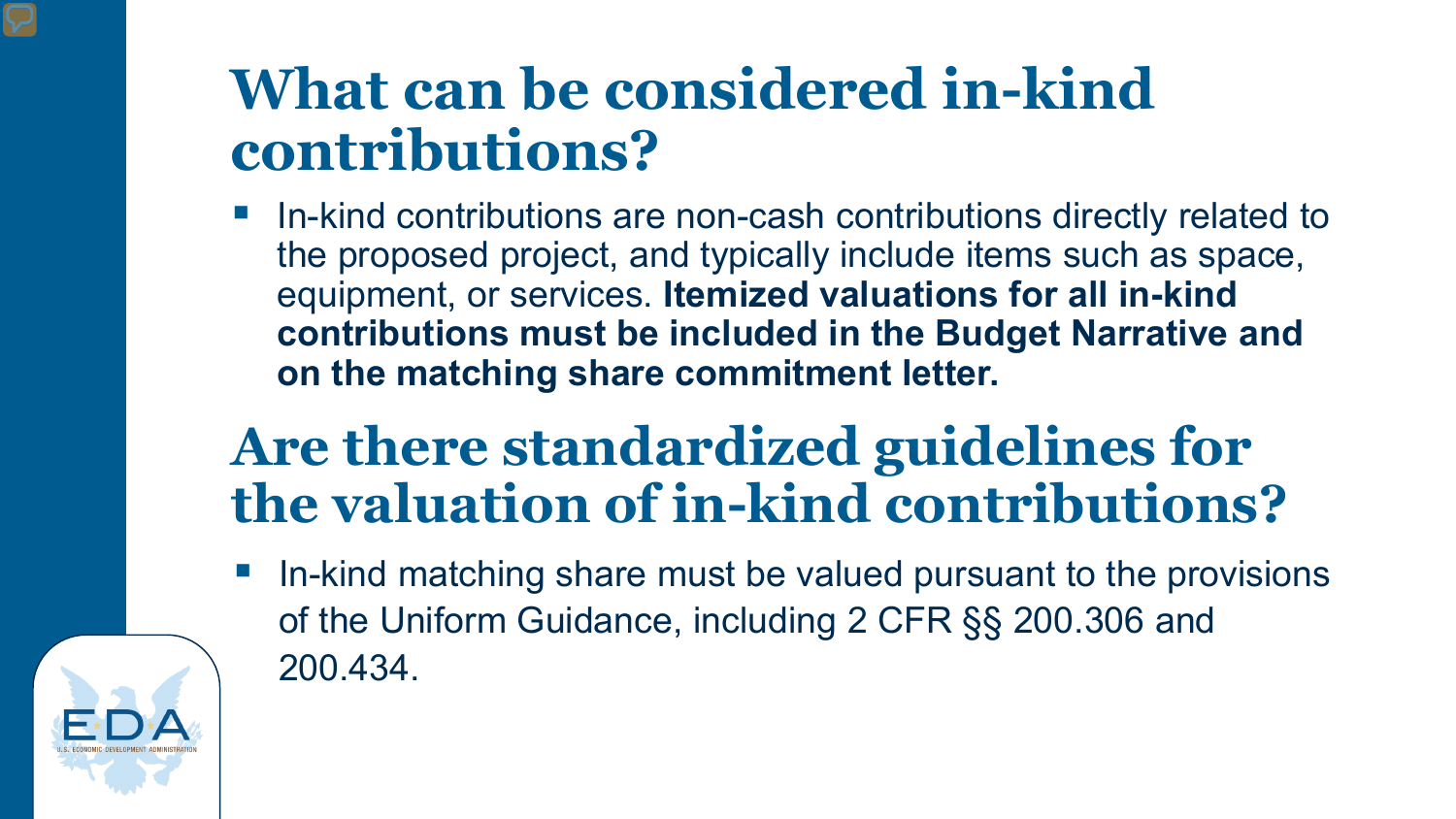# **May providers of matching share serve as contractors under an award?**

No, a provider of matching share, including an entity providing cash or in-kind contributions, may not serve as a contractor under an award for which it provides matching share. An entity providing matching share may not be paid by award funds to provide goods or services to the award recipient

## **Are matching funds subject to grant usage restrictions?**

Non-Federal matching funds are governed by the same requirements as Federal/EDA funds

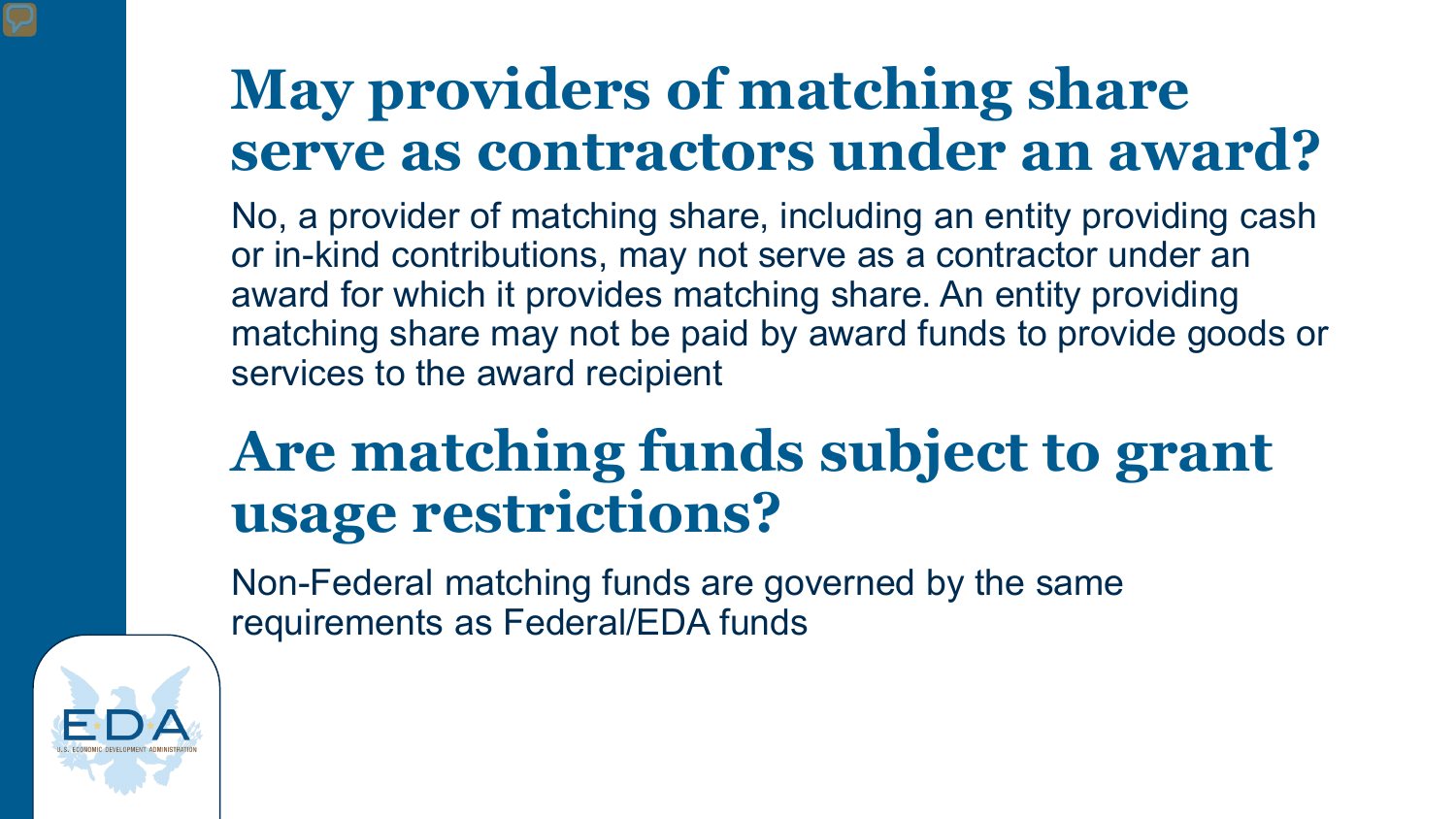# **What is required for a Commitment Letter?**

- **Applicants must submit commitment letters or equivalent** documents for all matching funds (whether cash or in-kind) from ALL sources that are SIGNED BY AN AUTHORIZED REPRESENTATIVE of the contributing organization
- Each matching share commitment letter must state:

Whether the contribution is cash or in-kind

If in-kind, provide valuation for in-kind contributions

Funds are non-federal or federal and authorized by statute

Funds are committed, available, and neither conditioned or encumbered

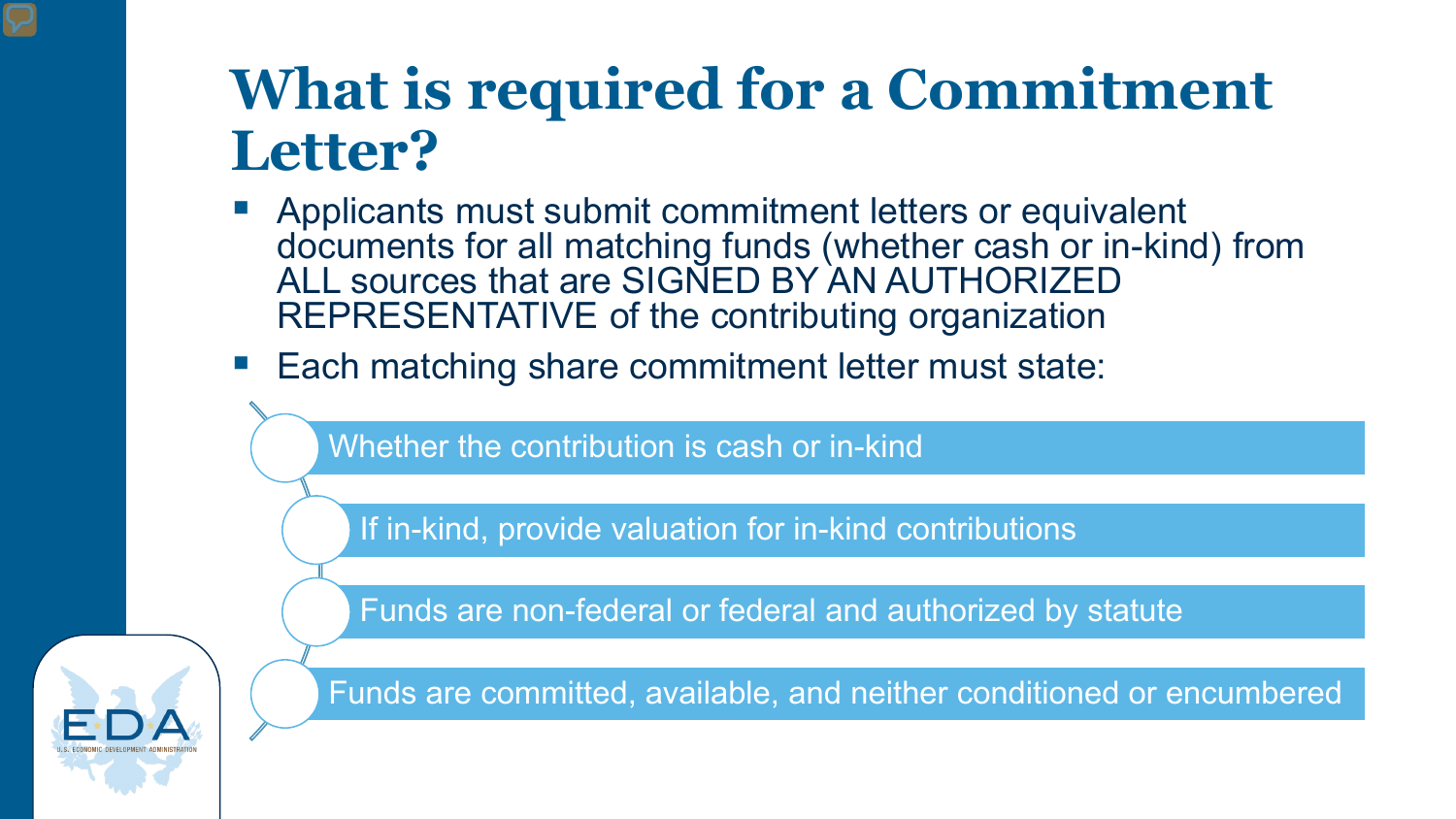#### **May award funds be transferred to companies served under an award?**

Awards made under either challenge may **only fund operational and programmatic costs** related to developing and supporting regional innovation initiatives. Award funds may not be transferred directly to companies (i.e. startups, individuals) being served by the applicant organization, and award funds may not be used to subsidize such companies' expenses that are unrelated to program activities, including general operating expenses.

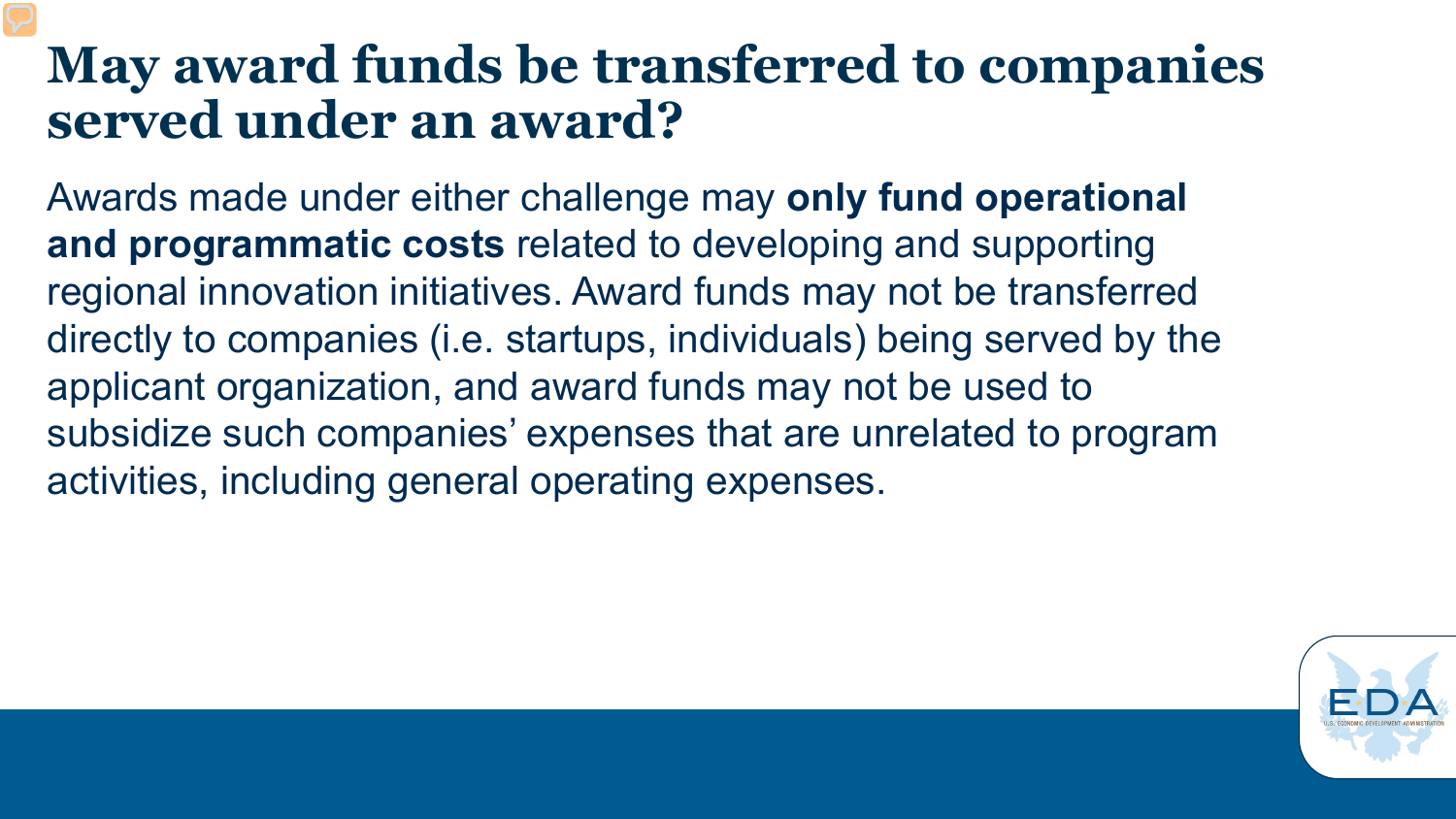# **How are applications reviewed?**

 Applications will be reviewed based on the process and evaluation criteria outlined in section E.1 of the [NOFO.](https://eda.gov/files/oie/b2s/fy22/FY22-Build-to-Scale-NOFO.pdf)

#### **When is the deadline for submission and where do I submit an application?**

- The deadline for submission is June 13, 2022 at 11:59 pm EST. Applications must be submitted electronically via Grants.gov.
- Applications received after the deadline for submission will not be considered by funding

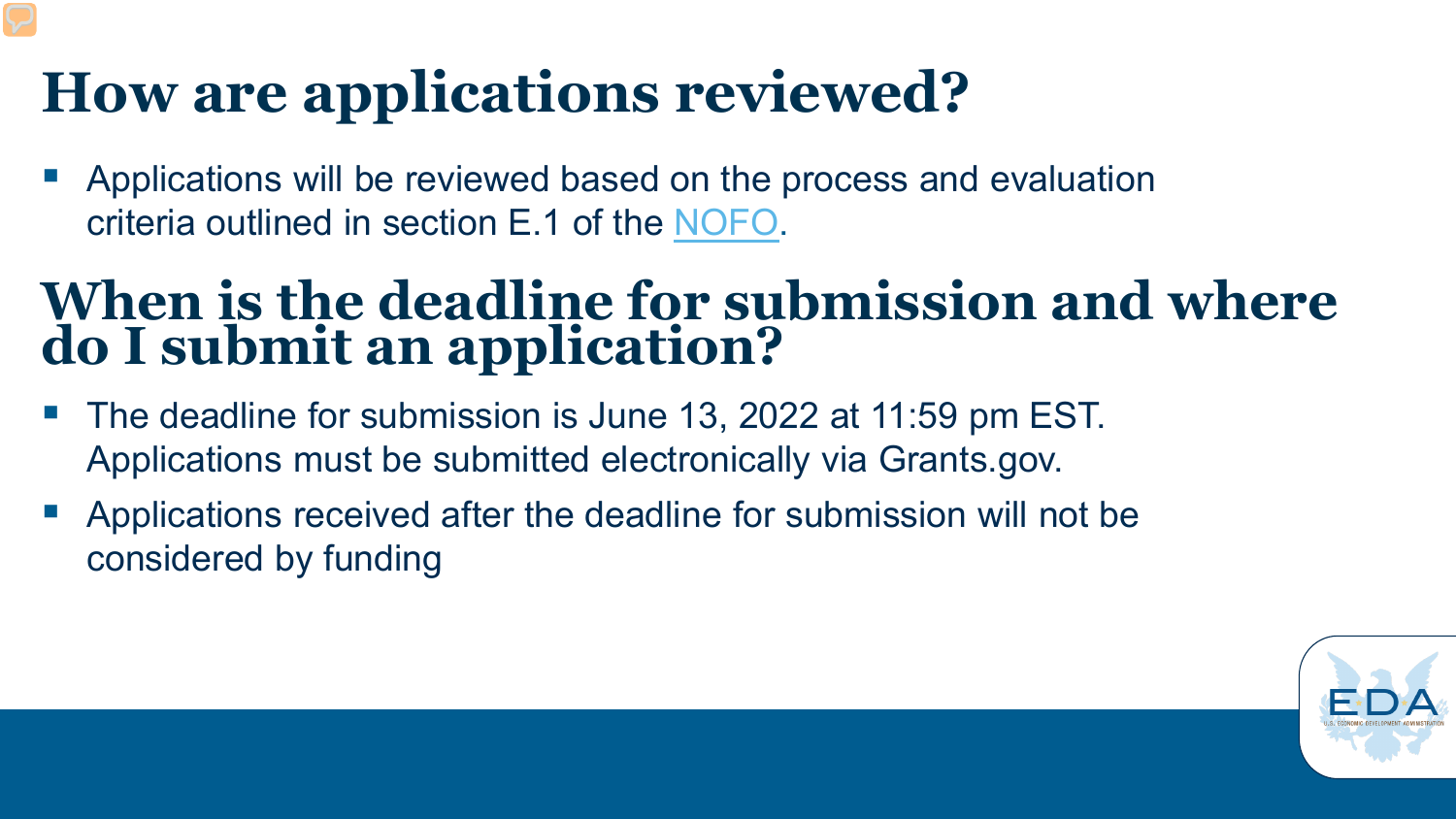#### **How and when will applicants be notified of application results?**

All applicants should expect to receive grant award notification approximately 90-120 days from the application close date (June 13, 2022). OIE will notify applicants via email using the email addresses provided for the authorized representative and application point-of-contact on the SF-424 form.